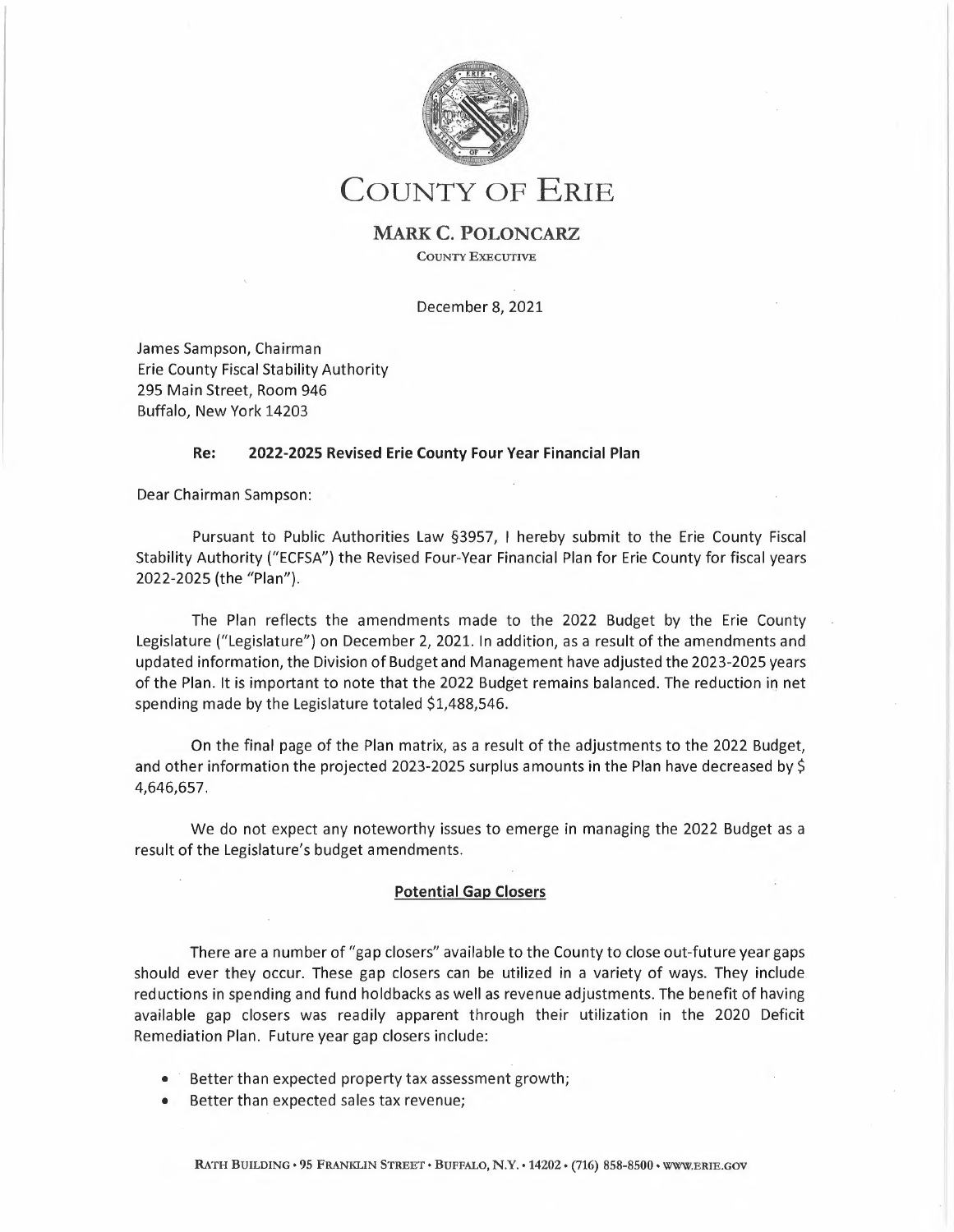- Reduction of discretionary spending;
- Recognition/receipt of prior year enhanced FMAP funds held by NYS
- Increase to Community College Chargeback revenue;
- Property Tax revenue;
- Reduction in capital spending levels;
- More aggressive vacancy control measures;
- Re-instatement of Gaming Facilities Aid;
- Usage of Unassigned Fund Balance

If you have any questions regarding the Plan, please contact Robert W. Keating, Director of Budget and Management.

Sincerely yours,

Plan, please con<br>Sincerely yours,<br>Mare Martto

Mark C. Poloncarz, Esq. Erie County Executive

MCP/rk Enclosure

cc: Erie County Legislature Robert W. Keating, Director of Budget and Management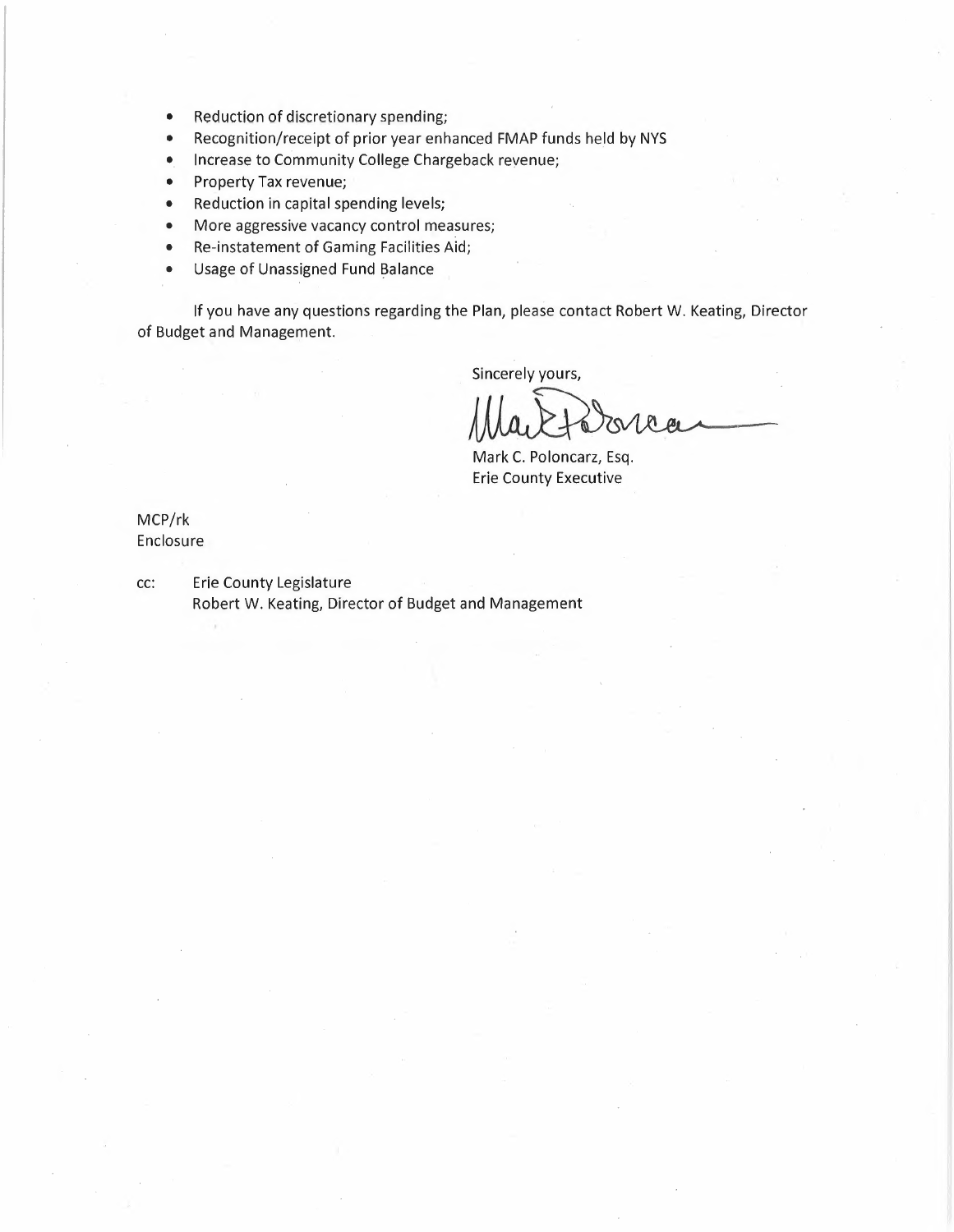| Fund 110 - General<br><b>Account Type</b>   | 2020<br>Actual | 2021<br>Legislative<br>Adopted<br><b>Budget</b> | 2022<br>Legislative<br>Adopted<br><b>Budget</b> | 2023<br>Projection | 2024<br>Projection | 2025<br>Projection |
|---------------------------------------------|----------------|-------------------------------------------------|-------------------------------------------------|--------------------|--------------------|--------------------|
|                                             |                |                                                 |                                                 |                    |                    |                    |
| <b>Local Source Revenue</b>                 |                |                                                 |                                                 |                    |                    |                    |
| Property Tax Levy                           | 279,863,754    | 286,178,342                                     | 293,524,030                                     | 299,394,511        | 305,382,401        | 311.490.049        |
|                                             |                |                                                 |                                                 |                    |                    |                    |
| <b>Property Tax Related</b>                 |                |                                                 |                                                 |                    |                    |                    |
| Sec 520 Exempt Removal                      | 872,391        | 876,148                                         | 980,280                                         | 980,280            | 980,280            | 980,280            |
| Gain Sale Tax Acquired Prop                 | 6,500          | 7,000                                           | 6,000                                           | 6,000              | 6,000              | 6,000              |
| Payments In Lieu Of Taxes                   | 5,012,493      | 5,140,000                                       | 4,760,000                                       | 4,760,000          | 4,760,000          | 4,760,000          |
| Interest & Penalties-Prop Tax               | 17,396,407     | 12,733,993                                      | 13,885,795                                      | 13,955,224         | 14,025,000         | 14,095,125         |
| <b>Omitted Taxes</b>                        | 1,780          | 1,780                                           | 2,000                                           | 2,000              | 2,000              | 2,000              |
| Dec-Prop Tax Def Rev                        | (12,092,600)   | (4, 455, 252)                                   | (4,683,722)                                     | (4,730,559)        | (4, 777, 865)      | (4,825,643)        |
| Property Tax Related Total                  | 11,196,971     | 14,303,669                                      | 14,950,353                                      | 14,972,945         | 14,995,415         | 15,017,762         |
|                                             |                |                                                 |                                                 |                    |                    |                    |
| Sales Tax<br>Sales Tax Original 3%          | 180,025,022    | 172,531,111                                     | 207,035,059                                     | 209,105,410        | 211,196,464        | 213,308,428        |
| 1% Sales Tax                                | 169,968,814    | 162,893,514                                     | 195,470,064                                     | 197,424,765        | 199,399,012        | 201,393,002        |
| .25 % Sales Tax                             | 42,484,686     | 40,709,178                                      | 48,967,342                                      | 49,457,015         | 49,951,586         | 50,451,101         |
| 50% Sales Tax                               | 84,969,372     | 81,418,356                                      | 97,701,854                                      | 98,678,873         | 99,665,661         | 100,662,318        |
| Sales Tax Total                             | 477,447,894    | 457,552,159                                     | 549,174,319                                     | 554,666,062        | 560,212,723        | 565,814,850        |
|                                             |                |                                                 |                                                 |                    |                    |                    |
| Sales Tax (Distrib. to Local Gov'ts)        | 329,881,426    | 316,149,457                                     | 379,442,301                                     | 383,236,724        | 387,069,091        | 390,939,782        |
|                                             |                |                                                 |                                                 |                    |                    |                    |
| Fees Fines or Charges                       |                |                                                 |                                                 |                    |                    |                    |
| <b>Election Exp Other Govts</b>             | 7,182,134      | 7,581,812                                       | 8,359,701                                       | 7,902,195          | 7,820,728          | 7,938,039          |
| All Other Fees Fines or Charges             | 23,495,662     | 25, 142, 844                                    | 26,269,701                                      | 26,663,747         | 27,063,703         | 27,469,658         |
| Fees Fines or Charges Total                 | 30,677,796     | 32,724,656                                      | 34,629,402                                      | 34,565,942         | 34,884,431         | 35,407,697         |
| <b>Other Sources</b>                        |                |                                                 |                                                 |                    |                    |                    |
| Interest & Earn - Gen Inv                   | 230,341        | 200,100                                         | 200,500                                         | 200,500            | 200,500            | 200,500            |
| Hotel Occupancy Tax Revenue                 | 4,371,205      | 9,562,689                                       | 9,300,000                                       | 9,439,500          | 9,581,093          | 9,724,809          |
| <b>Community College Respreads</b>          | 2,724,895      | 2,981,088                                       | 3,272,145                                       | 3,304,866          | 3,337,915          | 3,371,294          |
| All Other Sources Accounts                  | 36,451,632     | 28,695,287                                      | 19,381,550                                      | 19,672,273         | 19,967,357         | 20,266,868         |
| <b>Other Sources Total</b>                  | 43.778.073     | 41.439.164                                      | 32.154.195                                      | 32,617,140         | 33,086,865         | 33,563,471         |
|                                             |                |                                                 |                                                 |                    |                    |                    |
| Appropriated Fund Balance                   |                |                                                 |                                                 |                    |                    |                    |
| Appropriated Fund Balance - Special         |                |                                                 |                                                 |                    |                    |                    |
| Appropriated Fund Balance County Purposes   |                | 10,000,000                                      |                                                 |                    |                    |                    |
| Appropriated Fund Balance                   |                | 10,000,000                                      | ÷.                                              |                    |                    |                    |
| <b>Local Source Revenue Total</b>           | 1,172,845,914  | 1,158,347,447                                   | 1,303,874,600                                   | 1,319,453,323      | 1.335.630.926      | 1,352,233,611      |
|                                             |                |                                                 |                                                 |                    |                    |                    |
| <b>State Aid</b>                            |                |                                                 |                                                 |                    |                    |                    |
| State Aid-Education Of Handicapped Children | 28,805,179     | 31,460,139                                      | 34,577,401                                      | 34,923,175         | 35,272,407         | 35,625,131         |
| State Aid-Mental Health                     | 41,297,585     | 40,468,705                                      | 40,750,299                                      | 41,157,802         | 41,569,380         | 41,985,074         |
| State Aid-Soc Serv Admin                    | 30,354,341     | 32,907,805                                      | 29,441,676                                      | 30,203,111         | 30,983,582         | 31,783,565         |
| State Aid-Safety Net Assistance             | 8,236,369      | 8,694,262                                       | 10,912,427                                      | 11,073,686         | 11,237,364         | 11,403,497         |
| State Aid-Child Welfare Services            | 16,807,751     | 23,252,617                                      | 23,348,429                                      | 23,809,013         | 24,278,809         | 24,758,001         |
| State Aid-Serv For Recipients               | 7,180,970      | 4,997,798                                       | 6,424,553                                       | 6,459,635          | 6,495,945          | 6,533,526          |
| State Aid Day Care                          | 2,608,727      | 4,784,039                                       | 4,784,135                                       | 4,823,976          | 4,864,814          | 4,906,672          |
| State Aid Raise the Age                     | 8,656,456      | 6,794,875                                       | 4,756,685                                       | 4,809,009          | 4,861,908          | 4,915,389          |
| All Other State Aid Accounts                | 20,429,067     | 29,195,296                                      | 33,607,470                                      | 33,943,545         | 34,282,980         | 34,625,810         |
| State Aid Revenue Offset                    | (30, 236, 669) | (38, 300, 000)                                  |                                                 | (19, 150, 000)     | (9,575,000)        |                    |
| <b>State Aid Total</b>                      | 134,139,776    | 144,255,536                                     | 188,603,075                                     | 172,052,951        | 184,272,189        | 196,536,664        |

**Federal Aid**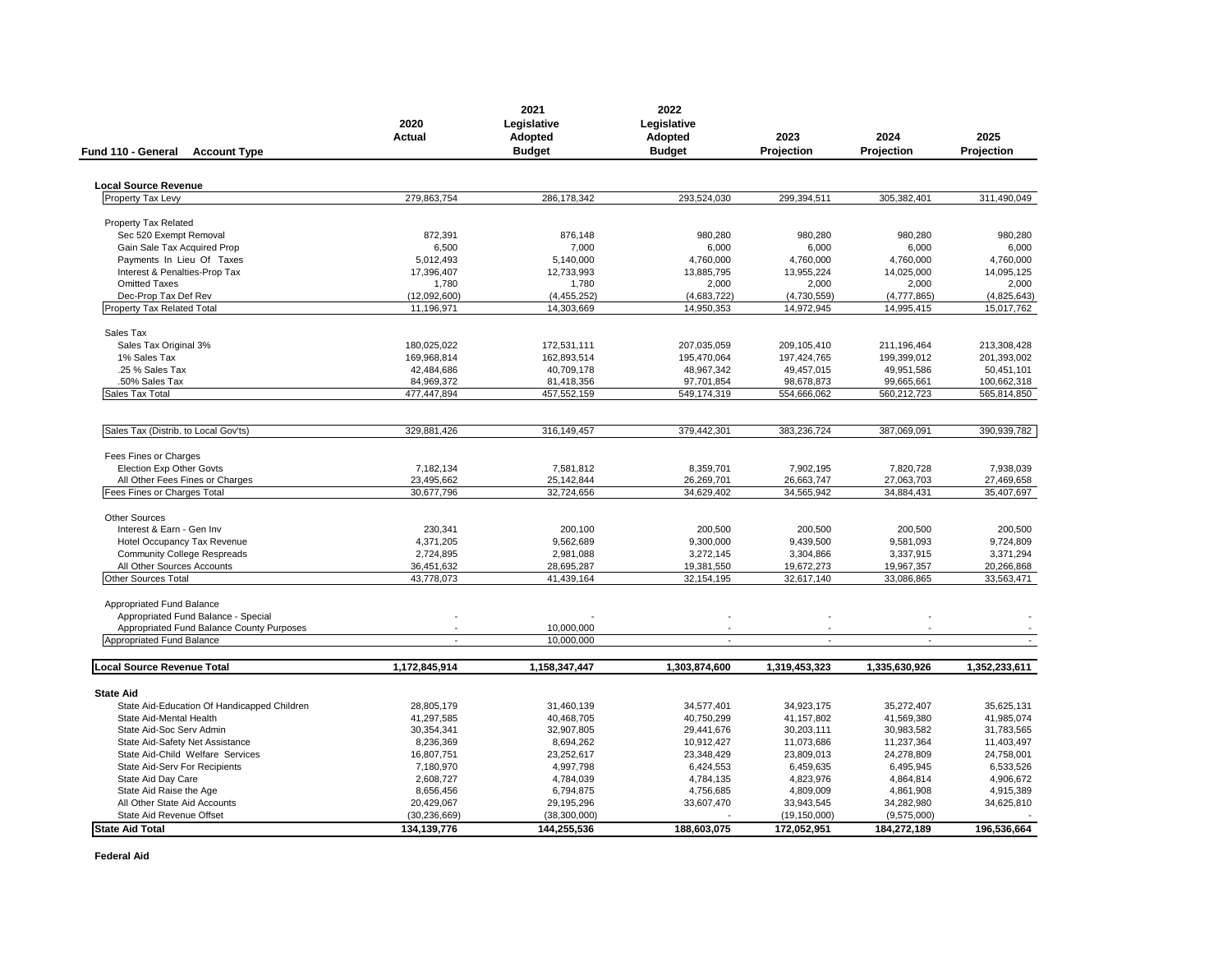| Federal Aid-Family Assistance                           | 28,665,738     | 34,727,326    | 37,441,676     | 37,972,173               | 38,510,627               | 39,057,158    |
|---------------------------------------------------------|----------------|---------------|----------------|--------------------------|--------------------------|---------------|
| Federal Aid-Soc Serv Admin                              | 17,307,957     | 19,182,498    | 19,380,950     | 19,860,512               | 20,352,064               | 20,855,904    |
| Fed Aid Day Care                                        | 24,265,041     | 23,203,076    | 23,013,463     | 23,714,959               | 24,437,500               | 25, 181, 718  |
| Federal Aid-CWS Foster Care                             | 14,049,725     | 14,616,248    | 14,799,265     | 15,075,424               | 15,357,106               | 15,644,422    |
| Federal Aid-Safety Net TANF Cases                       | 444,008        | 564,749       | 708,834        | 716,764                  | 724,812                  | 732,981       |
| All Other Federal Aid Accounts                          | 69,197,455     | 76,833,194    | 79,315,698     | 80,108,855               | 80,909,944               | 81,719,043    |
| <b>Federal Aid Total</b>                                | 153,929,924    | 169,127,091   | 174,659,886    | 177,448,687              | 180,292,053              | 183, 191, 226 |
|                                                         |                |               |                |                          |                          |               |
| <b>Interfund Revenue</b>                                | 3,890,548      | 665,783       | $\blacksquare$ | $\overline{\phantom{a}}$ | $\overline{\phantom{a}}$ | $\sim$        |
| <b>Total Fund 110 Revenue</b>                           | 1.464,806,162  | 1,472,395,857 | 1,667,137,561  | 1,668,954,961            | 1,700,195,167            | 1,731,961,501 |
| <b>Expense</b>                                          |                |               |                |                          |                          |               |
| <b>Personal Service Related Expense</b>                 |                |               |                |                          |                          |               |
| <b>Personal Services</b>                                |                |               |                |                          |                          |               |
| <b>Full-Time Salaries</b>                               | 200,139,394    | 218,706,015   | 231,109,588    | 242,631,443              | 249,910,387              | 257.407.698   |
| Part-Time Wages                                         | 2,638,443      | 3,279,120     | 3,705,170      | 3,846,467                | 3,961,861                | 4,080,717     |
| Regular Part Time Wages                                 | 1,517,388      | 1,419,093     | 1,517,678      | 1,593,562                | 1,641,369                | 1,690,610     |
| Seasonal Emp Wages                                      | 440,328        | 912,836       | 863,737        | 906,924                  | 934,132                  | 962,156       |
| Personal Services Total                                 | 204,735,553    | 224,317,064   | 237, 196, 173  | 248,978,396              | 256,447,748              | 264,141,180   |
| Employee Payments non-salary                            |                |               |                |                          |                          |               |
| Shift Differential                                      | 1,591,932      | 1,620,645     | 1,746,237      | 1,833,549                | 1,888,555                | 1,945,212     |
| Uniform Allowance                                       | 980,575        | 908,600       | 1,003,350      | 1,013,384                | 1,023,517                | 1,033,753     |
| Holiday Worked                                          | 1,765,377      | 1,840,583     | 2,165,383      | 2,273,652                | 2,341,862                | 2,412,118     |
| Line-Up                                                 | 2,171,307      | 2,552,179     | 2,532,626      | 2,659,257                | 2,739,035                | 2,821,206     |
| Other Employee Pymts                                    | 2,058,310      | 1,728,985     | 1,853,011      | 1,945,662                | 2,004,031                | 2,064,152     |
| Overtime                                                | 11,506,272     | 13,116,177    | 17,741,860     | 18,628,953               | 19,187,822               | 19,763,456    |
| Employee Payments non-salary Total                      | 20,073,773     | 21,767,169    | 27,042,467     | 28,354,456               | 29,184,822               | 30,039,897    |
|                                                         |                |               |                |                          |                          |               |
| <b>Fringe Benefits</b>                                  |                |               |                |                          |                          |               |
| Fringe Benefits- FICA                                   | 16,531,249     | 18,544,107    | 20,101,503     | 21,108,863               | 21,743,792               | 22,397,752    |
| Fringe Benefits-Medical Insurance                       | 32,882,348     | 37,485,632    | 44,057,243     | 47,791,570               | 50,479,704               | 53,286,156    |
| Fringe Benefits-Workers Compensation                    | 11,386,104     | 6,565,981     | 7,702,913      | 8,084,833                | 8,328,014                | 8,578,486     |
| Fringe Benefits-Unemployment Insur.                     | 720,898        | 714,830       | 919,677        | 965,765                  | 994,814                  | 1,024,734     |
| Fringe Benefits-Retiree Med Insur.                      | 27,599,451     | 30,337,265    | 36,764,084     | 38,934,125               | 41,327,416               | 43,214,487    |
| Fringe Benefits-Retirement                              | 30,695,546     | 34,783,144    | 33,502,505     | 32,008,211               | 32,970,978               | 33,962,605    |
| <b>Fringe Benefits Total</b>                            | 119,815,596    | 128.430.959   | 143.047.925    | 148,893,367              | 155,844,718              | 162,464,220   |
| Countywide Personnel Adjustments                        | 53.30%         | 52.19%        | 54.40%         | 53.96%                   | 54.83%                   | 55.49%        |
| <b>Salary Adjustments</b>                               |                |               |                |                          |                          |               |
| Reductions (Vacancy Savings)                            |                | (3,627,601)   | (1,400,000)    | (1,400,000)              | (1,400,000)              | (1,400,000)   |
| Countywide Personnel Adjustments                        | $\overline{a}$ | (3,627,601)   | (1,400,000)    | (1,400,000)              | (1,400,000)              | (1,400,000)   |
| <b>Personal Service Related Expense Total</b>           | 344,624,922    | 370,887,591   | 405,886,565    | 424,826,219              | 440,077,288              | 455,245,297   |
|                                                         |                |               |                |                          |                          |               |
| <b>Other Departmental Expense</b><br>Supplies & Repairs |                |               |                |                          |                          |               |
| Auto Supplies                                           | 1,118,412      | 1,616,875     | 1,931,625      | 1,960,599                | 1,990,008                | 2,019,858     |
| All Other                                               | 5,079,374      | 6,079,783     | 7,211,548      | 7,319,721                | 7,429,517                | 7,540,960     |
| Supplies and Repairs                                    | 6,197,786      | 7,696,658     | 9,143,173      | 9,280,321                | 9,419,525                | 9,560,818     |
| Other                                                   |                |               |                |                          |                          |               |
|                                                         |                |               |                |                          |                          |               |
| <b>Risk Retention</b>                                   | 2,326,838      | 3,019,400     | 5,000,000      | 5,000,000                | 5,000,000                | 5,000,000     |
| Control Board                                           | 483,216        | 504,000       | 486,000        | 500,000                  | 500,000                  | 500,000       |
| Rental                                                  | 8,427,368      | 9,716,087     | 11,879,727     | 11,998,524               | 12,118,510               | 12,239,695    |
| DSS Pivot Wages/Chargebacks/Training                    | 4,006,212      | 5,691,136     | 4,940,082      | 4,989,483                | 5,039,378                | 5,089,771     |
| <b>Utility Charges</b>                                  | 2,988,188      | 2,735,248     | 3,697,975      | 3,753,445                | 3,809,746                | 3,866,892     |
| All Other                                               | 3,101,714      | 5,600,285     | 6,312,380      | 6,407,066                | 6,503,172                | 6,600,719     |
| <b>Other Total</b>                                      | 21,333,536     | 27,266,156    | 32,316,164     | 32,648,517               | 32,970,805               | 33,297,078    |

Contractual